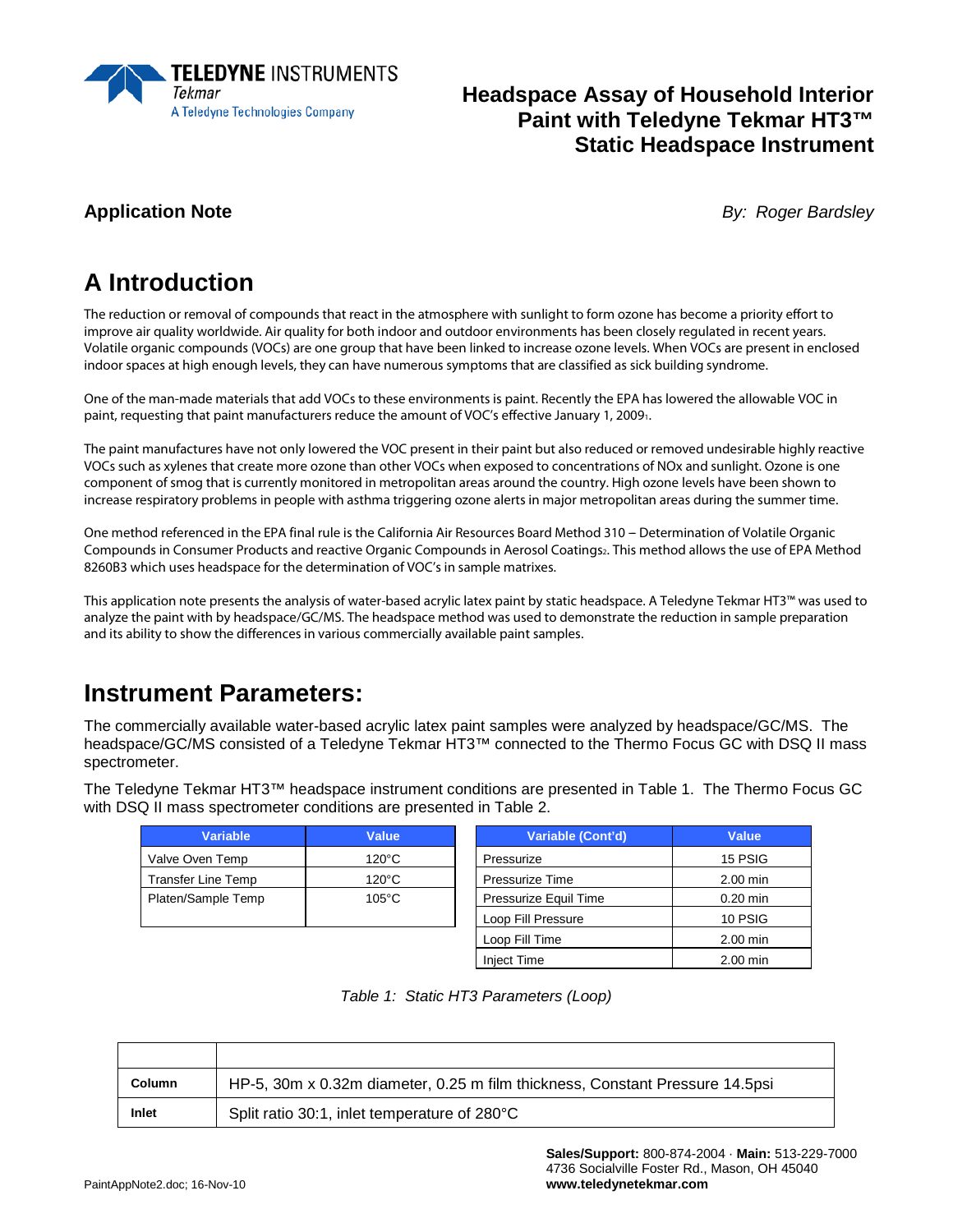| Oven          | 35°C for 1 min, then $10^{\circ}$ C/min to 200°C, 0 min hold, then $30^{\circ}$ C/min to 300°C, 2 min final<br>hold |
|---------------|---------------------------------------------------------------------------------------------------------------------|
| ΜS            | Start Time 0.5 min, 29.0 m/z to 350 m/z full scan, scan rate 806.30                                                 |
| <b>Source</b> | $200^{\circ}$ C                                                                                                     |

*Table 2: Thermo Focus GC with DSQ II Mass Spectrometer Conditions*

## **Sample Preparation:**

Six commercially available water-based acrylic latex paint samples were obtained for this comparison. Paint is available in various grades depending on the coating, its durability, and its impact on the environment.

Paint grade A was purchased prior to the EPA 2009 deadline. The same label-grade was again purchased after the EPA 2009 deadline. Paint grades B, C, and D were purchased after the EPA 2009 deadline. Paint grade D is a low odor No VOC paint. Paint D was sampled prior to and after the addition of the color additives. All of the paint grades also listed the paint as non-photochemically reactive, which indicates that they do not contain chemicals that react with other atmospheric contaminates in sunlight to produce smog-forming ozone. Table 3 is a list of the information found on the label of each paint sample.

| Paint                | Sample<br>No. | Label VOC (g/L) | <b>Label Comments</b>                                | <b>Label Components</b>                                             |
|----------------------|---------------|-----------------|------------------------------------------------------|---------------------------------------------------------------------|
| Paint A Pre 2009     |               | 145             | Non-photochemically<br>Reactive                      | Vinyl Polymer<br>Ethylene Glycol<br>2(2-butoxyethoxy)ethanol        |
| Paint A Post 2009    | 3             | 41              | Non-photochemically<br>Reactive                      | Vinyl Polymer<br>Acrylic Polymer                                    |
| Paint B              | 2             | 83              | Non-photochemically<br>Reactive                      | Ethylene Glycol                                                     |
| Paint C              | 4             | 40              | Low Odor, Low VOC<br>Non-photochemically<br>Reactive | Acrylic Polymer<br>Vinyl Chloride Polymer<br><b>Ethylene Glycol</b> |
| Paint D w/o Colorant | 5             | 0 <sup>4</sup>  | Low Odor, No VOC<br>Non-photochemically<br>Reactive  | Vinyl Polymer                                                       |
| Paint D w Colorant   | 6             | 0 <sup>4</sup>  | Low Odor, No VOC<br>Non-photochemically<br>Reactive  | Vinyl Polymer                                                       |

*Table 3: Label Information from the Commercially Available PaintSample Analyzed by Headspace/GC/MS and Headspace/GC/FID*

Approximately 1g of each paint sample was weighed into 22mL headspace vials which were sealed with an aluminum crimp seal and Teflon-lined silicone septa. These were analyzed with the HT3TM with the Thermo Focus GC with DSQ II mass spectrometer system at 105°C to provide data for comparison of the different paint formulations and to indicate a reduction in the VOCs present.

### **Data:**

The peak areas detected with the headspace/GC/MS system for each of the six different paint samples were summed. The data for the headspace/GC/MS system is presented in Table 4. The data was normalized to an arbitrary value of 10 using the summed peak area of Paint D without colorant as the normalized value. The data is presented graphically in Figure 1.

|     | Label<br>Sample<br>$VOC$ ( $g/L$ )<br>No. | GC/MS Data |                       |            |
|-----|-------------------------------------------|------------|-----------------------|------------|
|     |                                           | Normalized | Peak Area             | Sample     |
| 145 |                                           | 42.74      | $21.61 \times 10^{9}$ | A Pre 2009 |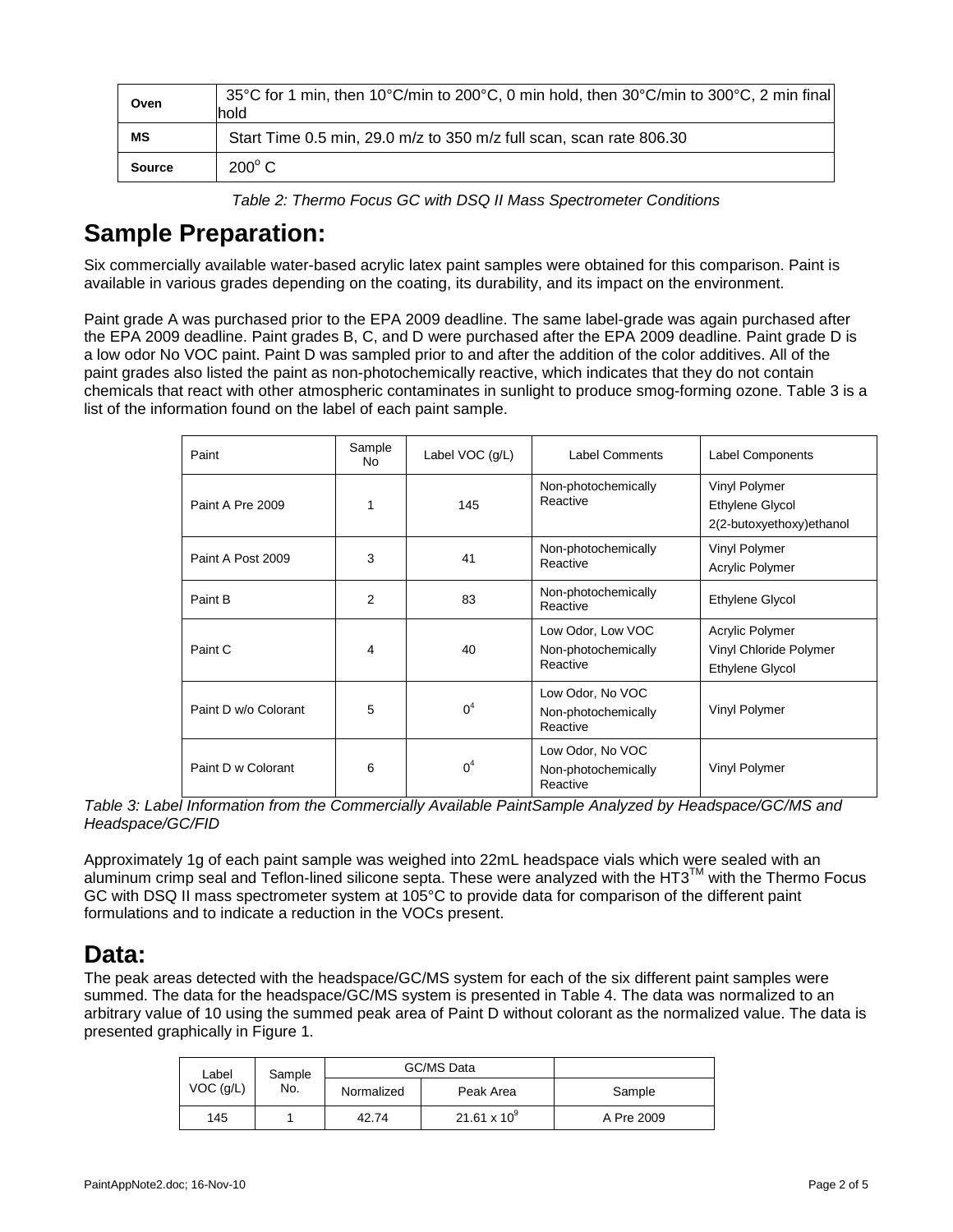| 83 |   | 39.72 | 20.08 $\times$ 10 <sup>9</sup> |             |
|----|---|-------|--------------------------------|-------------|
| 41 | 3 | 39.27 | 19.85 x $10^9$                 | A Post 2009 |
| 40 |   | 16.88 | $8.53 \times 10^{9}$           |             |
| 10 |   | 9.77  | $4.93 \times 10^{9}$           | D w Color   |
| 10 | 5 | 10.00 | $5.06 \times 10^{9}$           | D w/o Color |

*Table 4: Comparison of the Summed Peak Area Data for the Six Paint Formulations for the Headspace/GC/MS at a Sample temperature of 105°C*



*Figure 1: Graphical Comparison of the Summed Peak Area Data for the Six Paint Formulations for the Headspace/GC/MS and the Headspace/GC/FID at a Sample temperature of 105°C*

The headspace/GC/MS chromatography data listed in Table 5 are displayed in Figure 2. The upper overlaid chromatogram is with the peaks on scale. The lower overlaid chromatogram is the same chromatogram with the major peaks off scale to display the difference in the paint formulations.

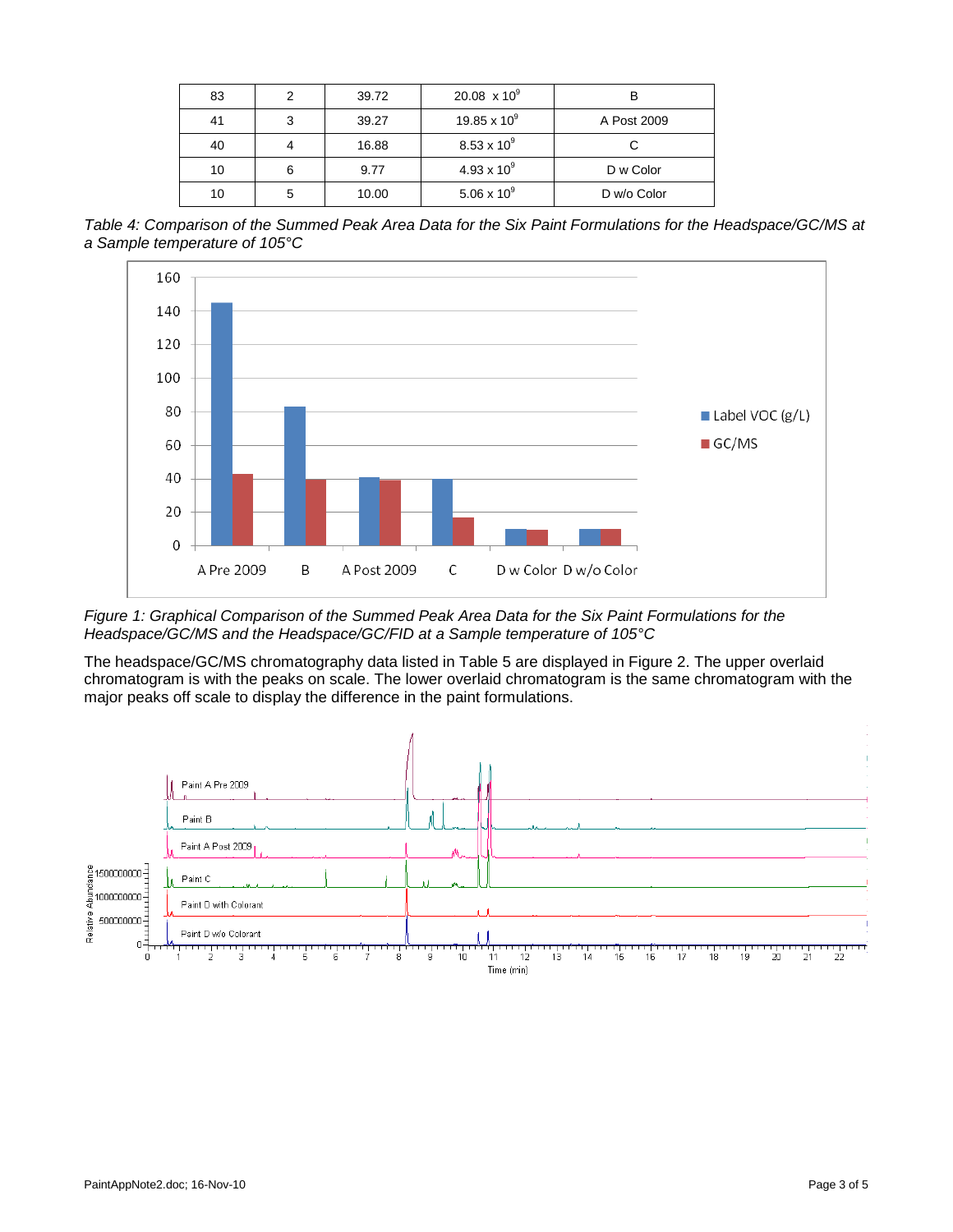

*Figure 2: Overlay Comparison of the Headspace/GC/MS Chromatogram for the Six Paint Samples. The Upper Overlaid Chromatogram is with the Peaks On Scale. The Lower Overlaid Chromatogram is with the Minor Peaks On Scale to Exhibit the Difference between the Paint Formulations Detectable with the Headspace System.*

The headspace/GC/MS data indicated that the peak at 8.2 minutes had the greatest decrease from paint A purchased prior to 2009 versus Paint A purchased after 2009. The headspace/GC/MS peak area data is presented in Table 5. The data is normalized to an arbitrary value of 10 using the peak area of paint D without colorant as the normalized value. The data is presented graphically in Figure 3.

| Label<br>VOC (g/L) | Sample<br>No. | Normalized | Peak Area            | Sample      |
|--------------------|---------------|------------|----------------------|-------------|
| 145                |               | 121.00     | 17.63 x $10^9$       | A Pre 2009  |
| 83                 | 2             | 17.65      | $2.57 \times 10^{9}$ | В           |
| 41                 | 3             | 4.76       | $0.69 \times 10^{9}$ | A Post 2009 |
| 40                 | 4             | 9.08       | 1.32 x $10^9$        | C           |
| 10                 | 6             | 9.92       | $1.45 \times 10^{9}$ | D w Color   |
| 10                 | 5             | 10.00      | 1.46 x $10^9$        | D w/o Color |

*Table 5: Headspace/GC/MS Peak Area Data for Compound at 8.2 Minutes with Data Normalized to the Peak Area of Paint D without Colorant*



*Figure 3: Graphical Comparison of the Headspace/GC/MS Peak Area Data for Compound at 8.2 Minutes with Data Normalized to the Peak Area of Paint D without Colorant* 

# **Conclusion:**